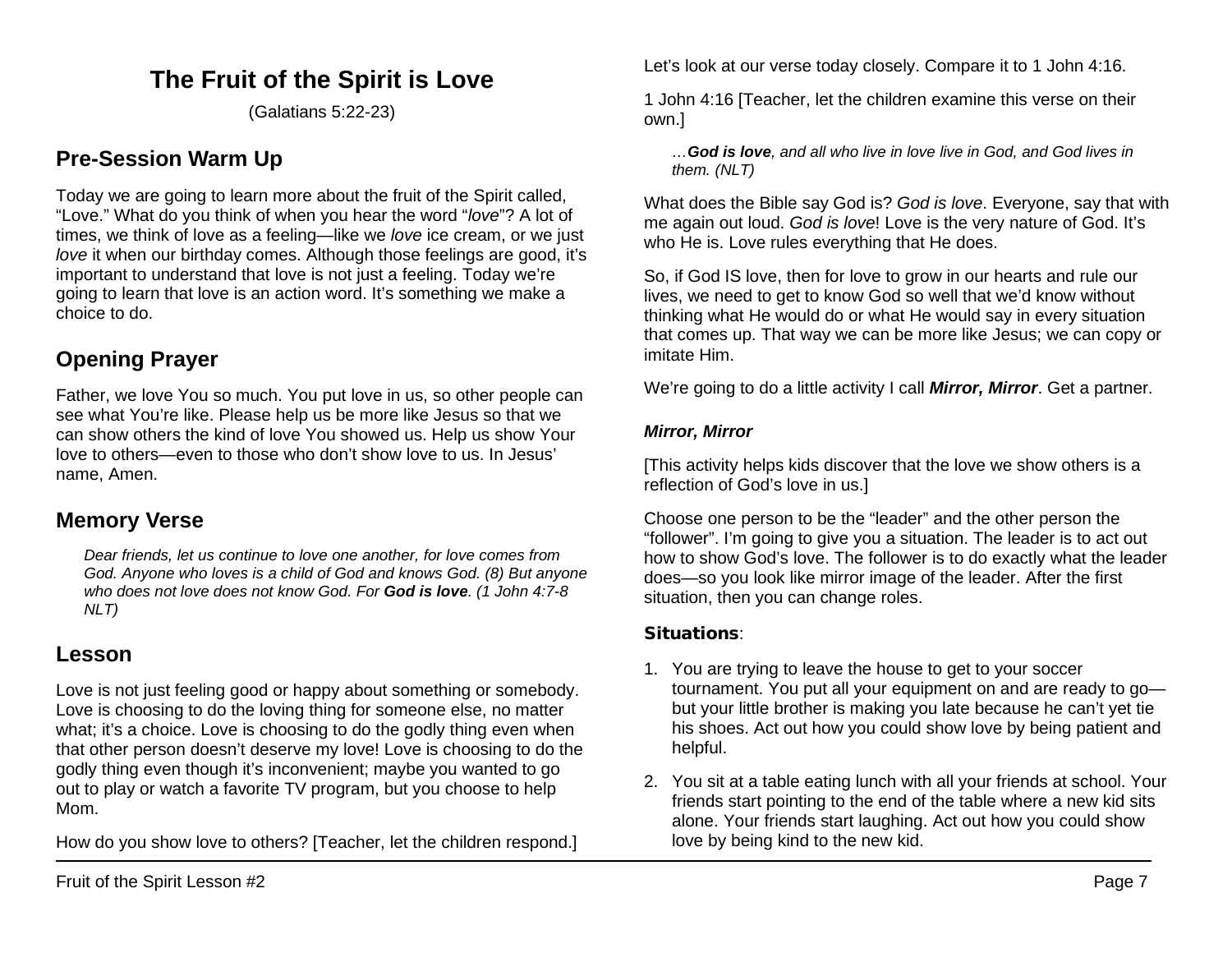- 3. Your dad has just returned from work and says that he's had a really bad day. He looks as if he needs to just relax, but he has to take out the trash first. Act out how you could show love to your dad.
- 4. You've saved your money for a long time to buy the new scooter you've always wanted. You've just bought the scooter, but your little brother really wants to try it out. You know that he's too little to play on the scooter and he might wreck it or hurt himself. Act out how you could show love to your little brother.

This activity showed us that to choose to do the loving thing, we need to be imitators of Jesus. We need to follow His example and do what He does. Before you do something, you need to ask yourself, "*What would Jesus do in this situation*."

[Have the children discuss the following questions:

- Why is doing the loving thing sometimes hard?
- Why is it always best to do the loving thing?
- What was it like to try to mirror or follow the leader? (It was hard but if you kept your eyes on the leader it was easier.)
- How can we mirror or follow God's example of loving others?

Sometimes it's hard to love others. We need to remember that God loves us all the time—even when we don't deserve it. We need to mirror God's example and love as He does.

Love is a choice we make to show others what God's all about.

1 John 4:7-8

*Dear friends, let us continue to love one another, for love comes from God. Anyone who loves is a child of God and knows God. (8) But anyone who does not love does not know God. For God is love. [NLT]*

What is this verse telling us? If we choose *not* to love, we're telling the world that we don't know God. So, if you love God, then you'll show God's love to others.

That's why God gives us the fruit of the Spirit. He wants us to use it to show others what He is like. Sometimes it's hard to love others, isn't it? It's important to ask God to help you love others. Without the Spirit of God living in us to give us the power, we can't get very far.

Let me demonstrate with a balloon. We're like these balloons. [Hold up an un-inflated balloon.] We can't really do much on our own. But God fills us with the Holy Spirit that gives us power. [Blow up a balloon and then let it go.] With God's love in me, I can do all kinds of things for Him! But without that Holy Spirit power, we just go flat.

John 14:15

*If you love me, obey my commandments.*

John 15:17

*This is my command; love each other.*

This may sound like a pretty easy command when you think of people you really like—your mom, dad, grandma, grandpa, your best friend. But God wants us to love everyone—the kid that picks on you at school, the kid that nobody talks to because he's "different," everyone! That's a difficult thing to do sometimes! But Jesus didn't hang out with the "cool" kids. He hung out with people who nobody liked. Jesus showed love to *everyone*, and He helps us love everyone, too. He's given us the fruit of the Spirit as our secret weapon!

Last week we learned that when you accepted Jesus to become Lord of your life, God planted seeds in your heart that began to grow seeds of love, joy, peace, and so forth. The first of those seeds is *Love*. God wants us to show others love, so that we can show them what God is like. That seed of love in our hearts grows as we hang out with Jesus. How do we "hang out" with Jesus? Pray to Him, read His word, and do what He wants you do to. As you stay plugged into Him, He will make the fruit in your life grow.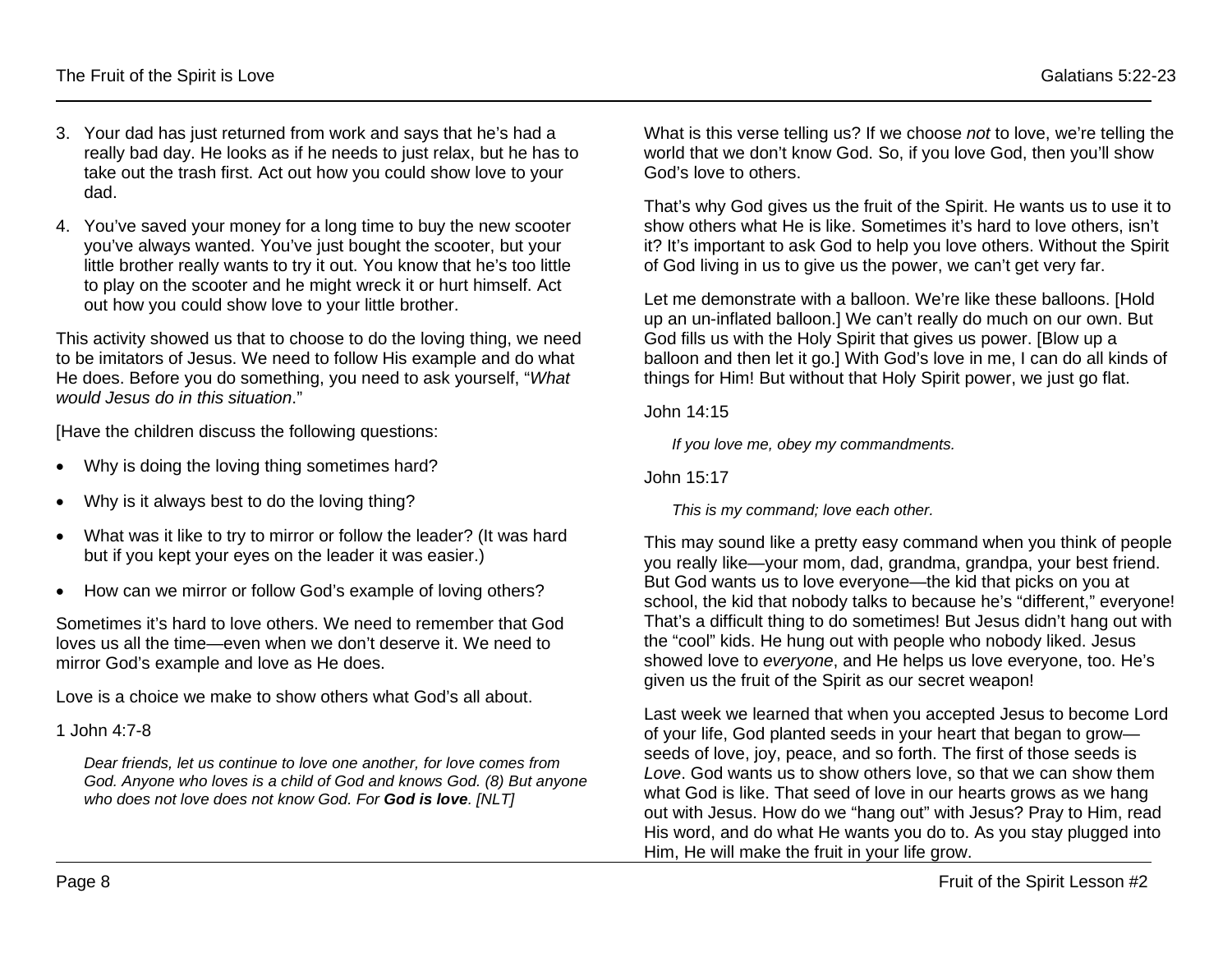God showed us what true love looks like when He came to earth as a man, Jesus, and died on the cross for our sins.

1 John 4:15-16

*All who declare that Jesus is the Son of God have God living in them, and they live in God. (16) We know how much God loves us, and we have put our trust in his love. God is love, and all who live in love live in God, and God lives in them. [NLT]*

How do you know that God loves you? What did He do to show His love for you? He died on the cross. Could He have done more to show His love for you?

God wants us to love others in the same way He showed His love for us. What do you think that looks like? Can you die for someone?

Well, in a sense we can. When we did our activity at the beginning of class we acted out how to show God's love in certain situations.

- In the first situation you were in a hurry to get to your soccer game, but you had to "die to yourself" that is you had to put aside your own desire to get going, so that you could help your little brother tie his shoes. In that sense, you gave up your time to show love to your little brother.
- In the second scenario, your friends at school were making fun of a new kid. But, while they were laughing at the kid, you went over and sat next to him and made friends with him. You "died to yourself" in that you risked being made fun of by the kids at school, too. You put aside your own reputation so you could show love to that new kid.

Why should we bother showing love to others? Because God showed love to us.

1 John 4:19

*We love each other because he loved us first. [NLT]*

We love others because before we were even believers in Jesus, He came and died a cruel, harsh death on the cross so that we could be forgiven for all the naughty things that we do. Did we deserve that kind of love? No! Absolutely not! But, He loved us *that* much because He wants us to come and spend eternity up in Heaven with Him some day. He wants to hang out with us!

When we think about what He has done for us, the least we could do is show God's love to others. And we do that by choosing to love people, even when they don't deserve it, just like He did for us.

That's why He gave us love as the first piece of the fruit of the Spirit.

The Bible says that God is love and when God is in our lives, love is in our lives. We need to show people we love them by our actions. Praying for others is a sign of God's love. So, let's end our time together with praying for others.

### **Closing Prayer**

Father, we love You and thank You for the fruit of the Spirit you give us in love. Thank You for loving us first to show us what true love looks like. We thank You for the gift of Jesus and for helping us learn that we can always count on Your love that grows inside us. We thank You for teaching us how to love because You are love. We want to share Your love with others. We praise You and love You because You are God and You are love. In Jesus' name, Amen.

## **Learning Activities**

#### **Snack**

Strawberries and whipping cream.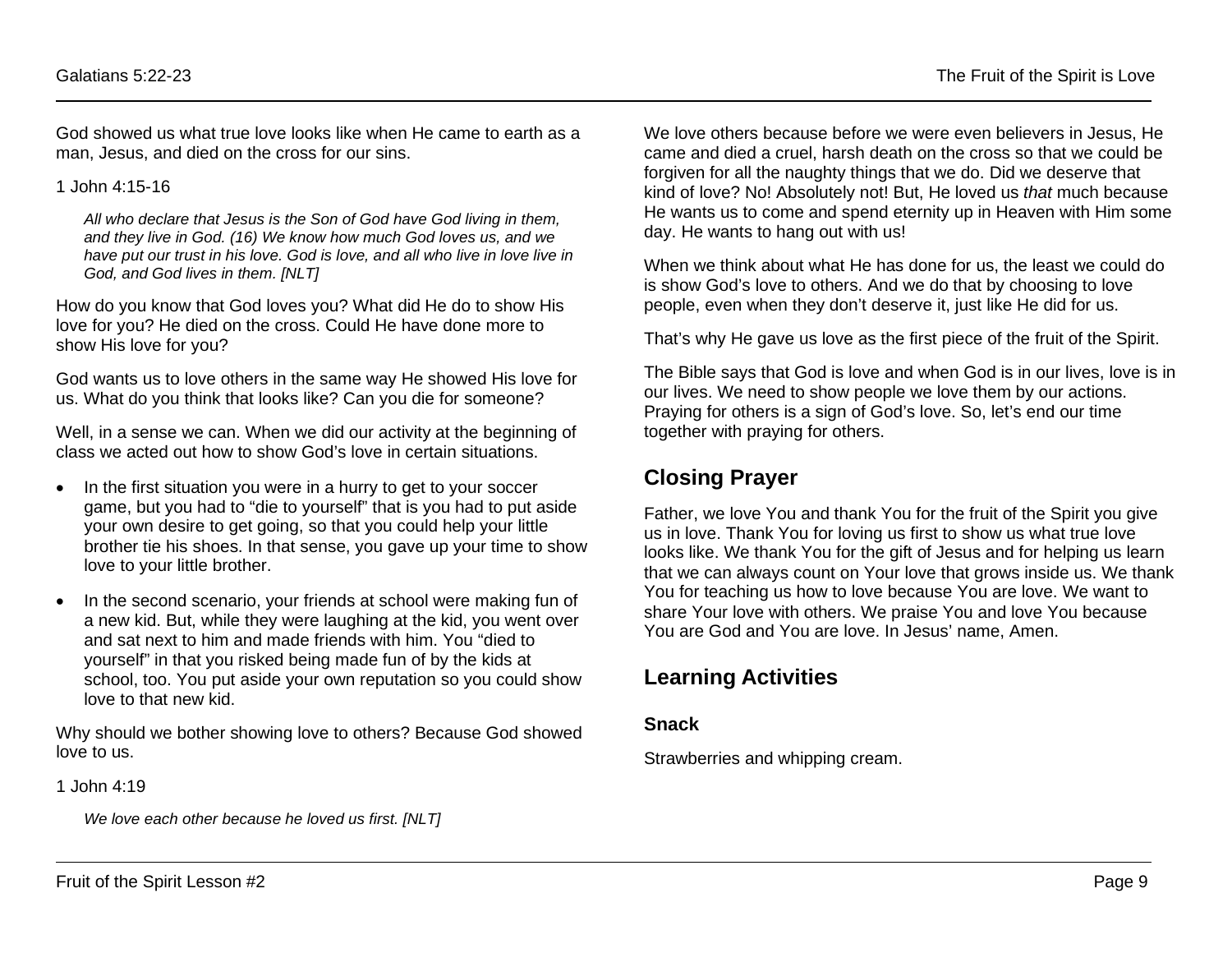#### **Craft Corner**

#### *Fruit Stuffs*

- 1. Enlarge a strawberry shape to represent "love" (see next page) on red construction paper, enough so that each child gets two, one for the front and one for the back.
- 2. Let students add decorations to them. Provide real or silk leaves or green construction paper to add to their shapes.
- 3. Staple around the edges of the shapes, leaving a few inches open.
- 4. Stuff with crumpled newspaper or shredded paper. Then staple the opening closed.
- 5. As students work, ask them to describe ways they could show love at home, at school, with friends, etc.
- 6. Hang them from ceiling with yarn or string.

#### **Game Center**

Use the following questions in a game of your choice:

- 1. What is love? (God is love.)
- 2. Is love a feeling? (No! It's a choice that we make to show others what God's all about.)
- 3. Who loved the world so much that He sent His only Son to die for us? (God)
- 4. What are some reasons to love God? (God loves us. God made us. He came to earth as a man, Jesus, and died on the cross for our sins.)
- 5. Why is doing the loving thing sometimes hard?
- 6. How can we know what the loving thing to do is? (Ask yourself, "*What would Jesus do*?")
- 7. When have you seen someone showing God's love to others?
- 8. How can you show love to someone this week?
- 9. Why is it always best to do the loving thing?
- 10.What do we need to be filled with in order to love people with God's love? (The power of the Holy Spirit.)
- 11.Why does God want us to show love to others? (So that we can show them what God is like.)
- 12.How can you die for someone, like Jesus died for you? (By putting aside our own desires, your own reputation, to show love to someone else.)
- 13.Why should we bother showing love to others? (Because God showed His love for us, by dying on the cross.)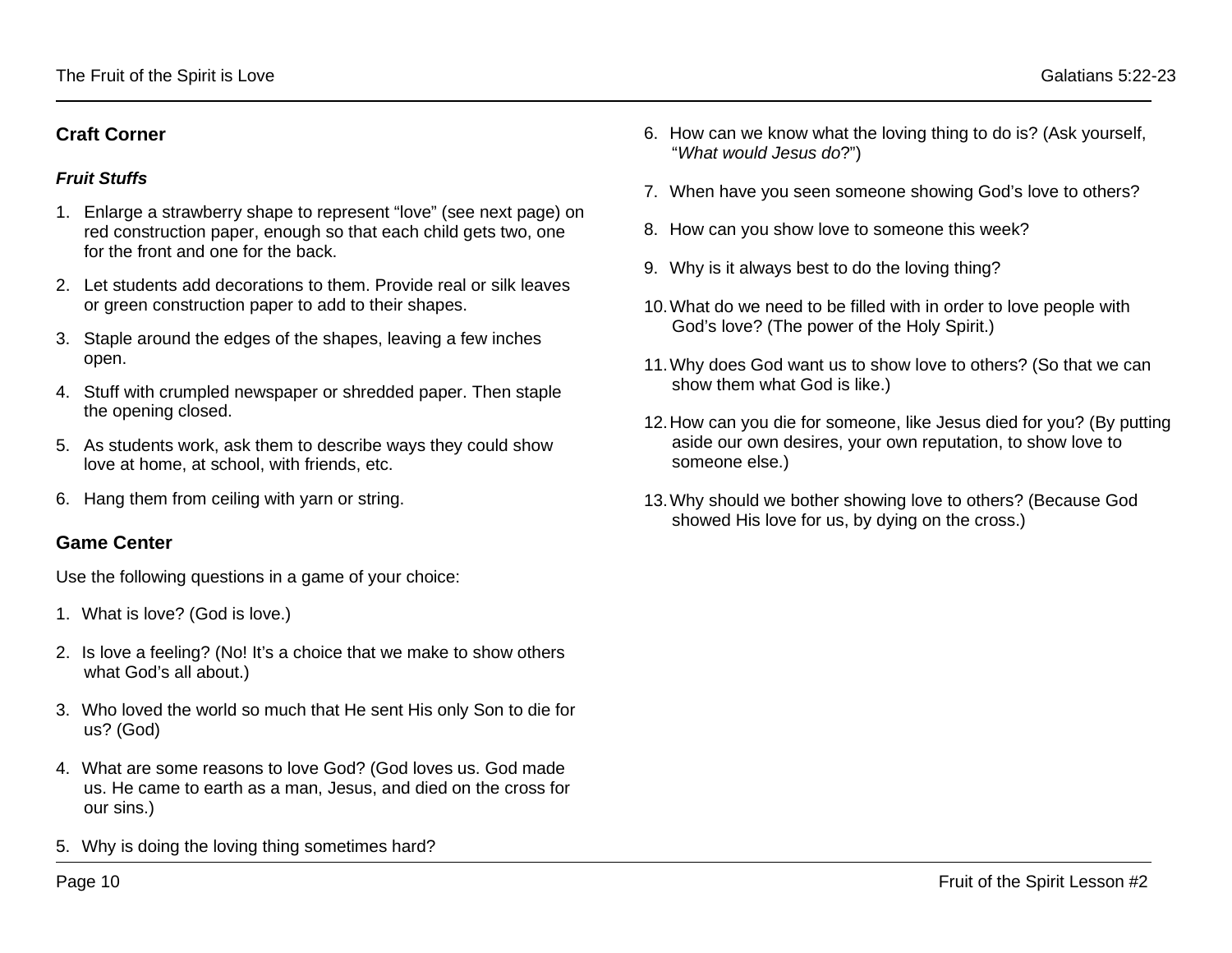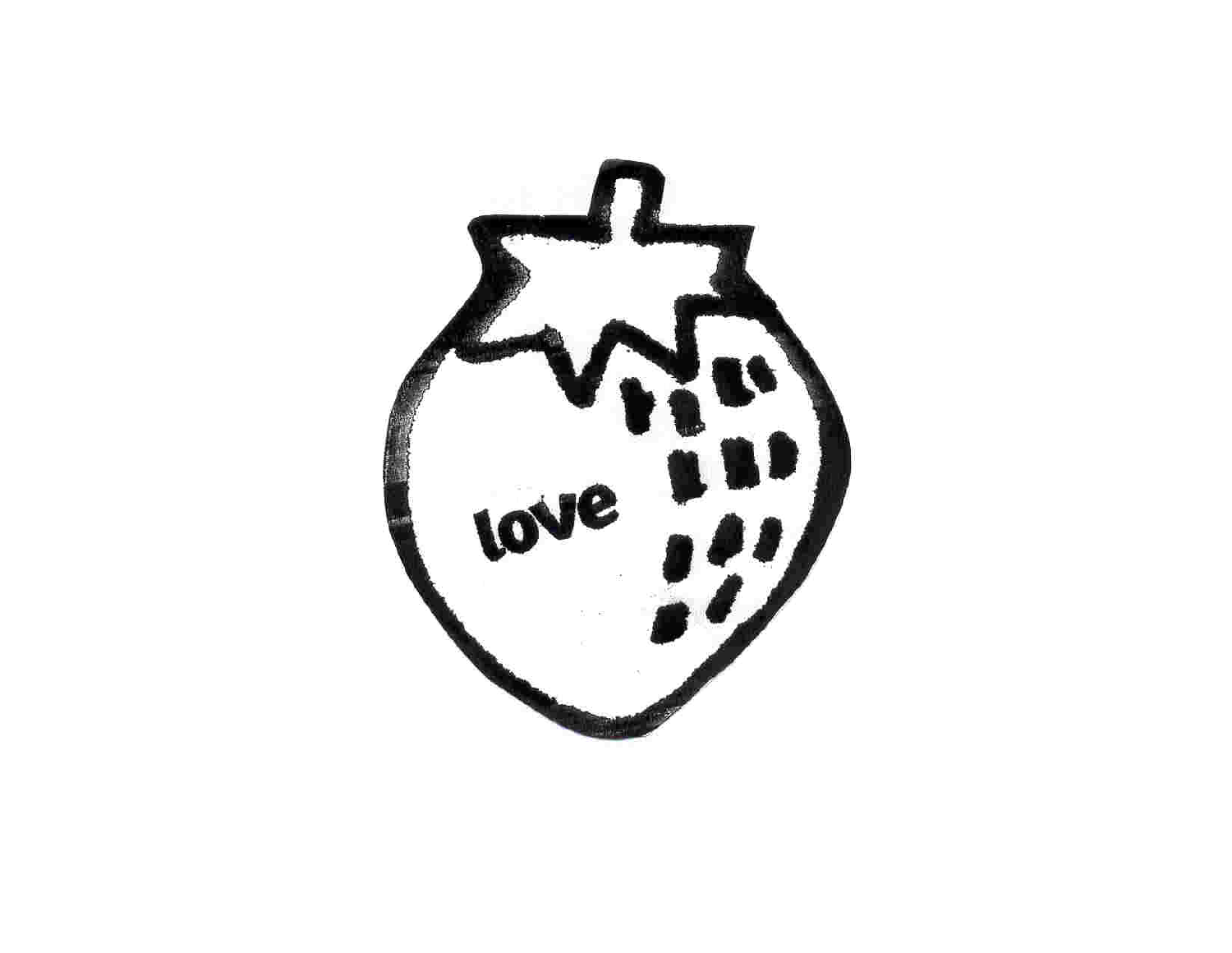

 $\Gamma$ 

The answers to the crossword puzzle are all taken from verses about love.